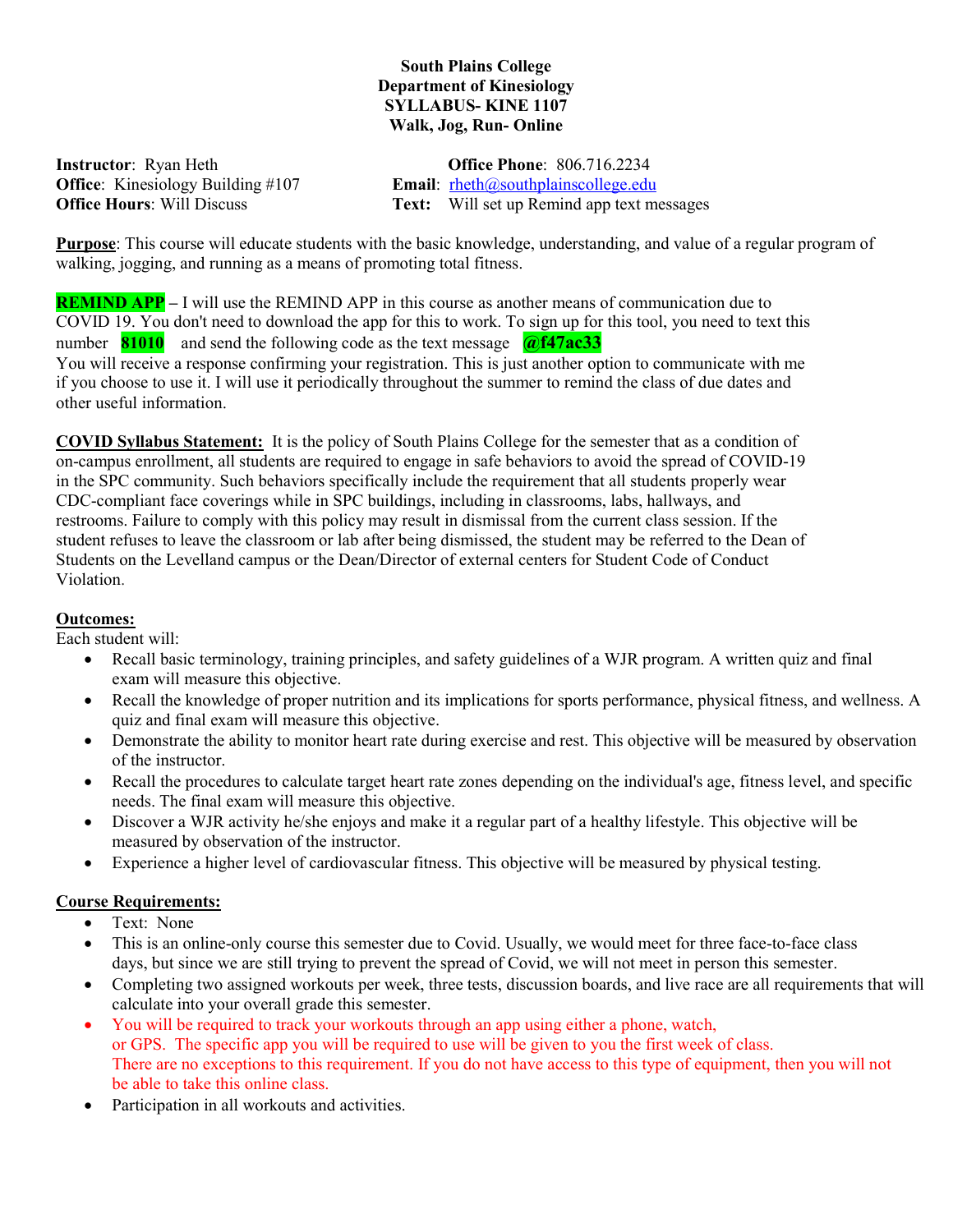#### Grading Policy

Final grades will be determined as follows:

• Two physical tests  $\omega$  75 points each - 150 points • One final exam with a written and physical test  $\omega$  100 points - 100 points • 1 Live race with photos of a shirt, bib, and finish line  $\omega$  100 points (this may be subject to change due to COVID 100 points  $\bullet$  15 weekly discussion boards w/ photos of running app results  $\omega$  10 points each - 150 points

Total: 500 points

| <b>Final Grade</b> | <b>Point Percentage</b> | <b>Point Total</b> |
|--------------------|-------------------------|--------------------|
|                    | $90-100\%$              | 448-500            |
| B                  | 80-89%                  | 398-447            |
| C.                 | 70-79%                  | 348-397            |
|                    | $60 - 69\%$             | 298-347            |
| F                  | Below 60%               | Below 298          |

## Course Instructions

Instructions for this course will come from the Course Instruction Tab on blackboard. There are many ways to get to the information you will need, but this is probably the easiest way to navigate the course. These course instructions will cover everything you need to know for this course from the beginning to the end. If you are ever in doubt, please look at these instructions.

## Course Evaluation:

- 1. There will be three exam days, in the beginning, middle, and end of the semester, each worth 75-100 points (250 points total; 50 % of your overall grade). These tests will be worth more than your regular weekly workouts. Do not miss these tests, as they will account for up to 50% of your overall grade.
- 2. One local or state walking/ running fun run or race with a minimum distance of 5k worth 100 points (20 % of your overall grade). You will be required to sign up and run or walk in a race of your choice. Some of these races may charge an entry fee, which you will be responsible for paying. Some races are free or as little as \$5 to 25 dollars to participate. I don't require a book in this class because of the cost of the race. You may choose races anywhere in the state if you choose to do so. We have many great local races around the Lubbock / West Texas area. Numerous websites post races on them, but these are two websites that I would recommend looking at first. https://runningintheusa.com/race/list/tx/upcoming http://wtrunning.com/2014/

I may post races that I think will be fun throughout the semester on blackboard. This will also be covered in our first face to face meeting. You must have pictures of your race shirt, bib, and you at the finish line to get credit for this portion of the class. This requirement may change due to COVID.

3. Fifteen weekly discussion board posts about your two weekly assigned walks and/or runs, each worth 10 points (150 points total; 30% of your overall grade). Photos of your results attached to your discussion board post from one of the run tracker apps will be required. Thoughts and details in your discussion posts about your runs will be required to receive full credit. I want to know if your walks/ runs are getting more comfortable as the semester progresses, if you're sore from your workouts, what the weather was like and if it affected you, did anyone run with you, how hard did you push your run, and so on. The location of your walks/ runs and whether you will run there again should also be included in these posts. These assignments will be due by 11:59p Sunday night each week. Multiple Runs are not allowed to be completed on the same day. There are specific instructions that are given to you when you turn your runs in for credit. Not abiding by these instructions will cause you to get a zero for the assignment. The primary goal for the discussion portion of the course is to "talk" about what you are feeling on your runs, so it is acceptable to be somewhat informal and conversational; however, check your grammar and spelling and not use text message lingo. Read and respond to others' posts even if it does not directly say to do so in your assignment. Your grades on these assignments will not be based on whether you give correct answers but will be based on your content. Please be sure to use the "Create Message" function to begin a new post, and use the "Reply" function when responding to others. Please be respectful of others when posting on the